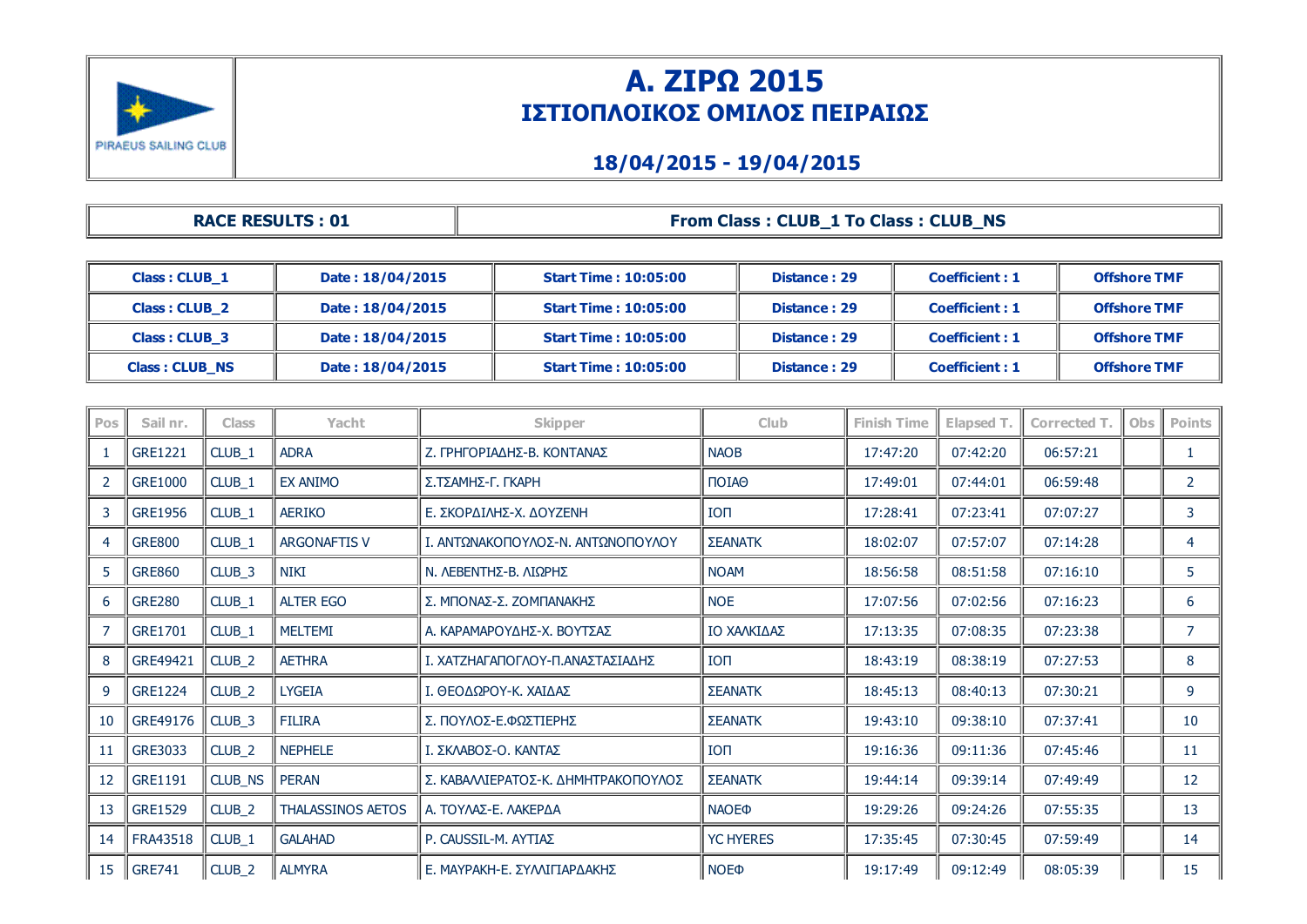| <b>16</b> | GRE1609        | CLUB <sub>2</sub> | HOY HOY                                     | Χ. ΖΑΓΟΥΡΑΣ-Γ. ΖΑΓΟΥΡΑΣ          | <b>ΣΕΑΝΑΤΚ</b>   | 19:39:58 | 09:34:58 | 08:09:59         |            | 16       |
|-----------|----------------|-------------------|---------------------------------------------|----------------------------------|------------------|----------|----------|------------------|------------|----------|
| 17        | <b>GRE1520</b> | CLUB_NS           | <b>HARA</b>                                 | Γ. ΘΕΟΔΟΣΙΟΥ-Α. ΝΙΚΟΛΟΥΤΣΟΠΟΥΛΟΣ | <b>ION</b>       | 20:23:15 | 10:18:15 | 08:15:32         |            | 17       |
| 18        | <b>GRE920</b>  | CLUB <sub>2</sub> | <b>ANNA MARIA II</b>                        | Α. ΓΙΑΝΝΑΚΟΠΟΥΛΟΣ-C. PASQUALIN   | <b>NAOE®</b>     | 19:44:03 | 09:39:03 | 08:18:48         |            | 18       |
| 19        | <b>GRE1664</b> | CLUB_1            | <b>SERENITY</b>                             | Ν. ΕΥΘΥΜΙΟΥ-Λ. ΓΕΡΑΡΔΟΣ          | <b>NAOE®</b>     | 19:20:32 | 09:15:32 | 08:25:12         |            | 19       |
| 20        | <b>GRE1955</b> | CLUB <sub>2</sub> | <b>KAMAYA V</b>                             | Σ. ΛΕΦΕΣ-Ν. ΤΖΙΒΡΑΙΛΗ            | <b>ΣΕΑΝΑΤΚ</b>   | 20:10:00 | 10:05:00 | 08:45:37         |            | 20       |
| 21        | GRE6142        | CLUB_3            | <b>BELL' ANGIOLINA</b>                      | Σ. ΠΛΕΙΑΔΑΚΗΣ-Ι. ΣΟΥΛΑΣ          | <b>ΣΕΑΝΑΤΚ</b>   | 22:00:17 | 11:55:17 | 09:36:48         |            | 21       |
| 22        | <b>GRE2318</b> | CLUB_3            | <b>MARILENA</b>                             | Π. ΑΓΓΕΛΙΔΗΣ-Ι. ΛΟΓΟΘΕΤΗΣ        | <b>ΣΕΑΝΑΤΚ</b>   | 22:29:50 | 12:24:50 | 09:50:08         |            | 22       |
| 23        | <b>GRE1044</b> | <b>CLUB NS</b>    | <b>ALCYON</b>                               | Α. ΓΑΡΑΣ-Κ. ΣΤΑΜΟΥΛΗΣ            | <b>NOAM</b>      |          |          |                  | <b>DNC</b> | 37       |
| 23        | <b>GRE1208</b> | CLUB_3            | <b>EVELINA</b>                              | Γ. ΑΘΑΝΑΣΟΠΟΥΛΟΣ-Ε.ΛΕΚΚΑ         | ΙΟΠ-ΔΕΗ          |          |          |                  | <b>DNF</b> | 37       |
| 23        | GRE1261        | $CLUB_1$          | <b>EFPLIA</b>                               | Β. ΝΙΚΗΦΟΡΟΣ                     | <b>NOAM</b>      |          |          |                  | <b>DNC</b> | 37       |
| 23        | <b>GRE1365</b> | CLUB_3            | <b>JEANNE BONNE</b>                         | Χ. ΛΟΙΖΟΣ-Ν. ΣΤΕΦΑΝΗΣ            | ΣΙΠ-ΟΤΕ          |          |          |                  | <b>DNF</b> | 37       |
| 23        | <b>GRE1375</b> | <b>CLUB NS</b>    | <b>ZANIN</b>                                | Π. ΚΑΝΑΚΗΣ-Χ. ΦΡΑΓΚΟΥΛΗΣ         | ΣΕΑΝΑΔ ΠΕΡΑΜΑΤΟΣ |          |          |                  | <b>DNC</b> | 37       |
| 23        | <b>GRE1429</b> | CLUB <sub>2</sub> | <b>SCARLETT</b>                             | Α. ΧΡΗΣΤΑΡΑΣ-Γ. ΠΑΝΕΡΗΣ          | <b>NAOE®</b>     |          |          |                  | <b>DNF</b> | 37       |
| 23        | GRE1491        | $CLUB_3$          | <b>IVILATO</b>                              | Σ. ΚΟΜΙΤΟΠΟΥΛΟΣ-Α.ΖΗΣΟΠΟΥΛΟΣ     | <b>TON</b>       |          |          |                  | <b>DNF</b> | 37       |
| 23        | GRE1604        | CLUB_1            | <b>CHRISTINA</b>                            | Γ. ΒΙΔΑΛΗΣ-Μ.ΛΟΙΣΙΟΣ             | <b>ION</b>       |          |          |                  | <b>DNF</b> | 37       |
| 23        | <b>GRE435</b>  | CLUB <sub>2</sub> | <b>RITA III</b>                             | Γ. ΧΑΡΙΤΑΚΗΣ-Ε. ΛΑΤΣΟΥΔΗ         | <b>ΣΕΑΝΑΤΚ</b>   |          |          |                  | <b>DNF</b> | 37       |
| 23        | <b>GRE4902</b> | CLUB_3            | <b>THYELLA</b>                              | В. КАМПАΣ                        | <b>ION</b>       |          |          |                  | <b>DNC</b> | 37       |
| 23        | <b>GRE4918</b> | CLUB_3            | <b>ELEONORA</b>                             | Γ. ΔΟΥΜΑΣ-Δ.ΒΑΣΙΛΕΙΟΥ            | <b>NAOE®</b>     |          |          |                  | <b>DNF</b> | 37       |
| 23        | GRE49226       | $CLUB_3$          | <b>GIORGINO</b>                             | Γ. ΠΑΤΡΙΑΡΧΕΑΣ-Γ. ΔΑΣΚΑΛΟΠΟΥΛΟΣ  | <b>ANOF</b>      |          |          |                  | <b>DNF</b> | 37       |
| 23        | GRE49704       | CLUB <sub>2</sub> | <b>CHAMOGELO</b>                            | Γ. ΜΑΚΡΟΔΗΜΗΤΡΗΣ-Κ. ΜΠΟΥΛΗΣ      | <b>NAOE®</b>     |          |          |                  | <b>DNF</b> | 37       |
| 23        | <b>GRE922</b>  | CLUB_1            | PELISSIMA                                   | Γ. ΝΑΤΣΗΣ-Ι. ΖΑΧΑΡΩΦ             | <b>ION</b>       |          |          |                  | <b>DNF</b> | 37       |
|           |                |                   | (c) Cyber Altura Crucero - Version ORC 10.0 |                                  | P16Y-BHFA        |          |          | Date: 19/04/2015 |            | 20:41:36 |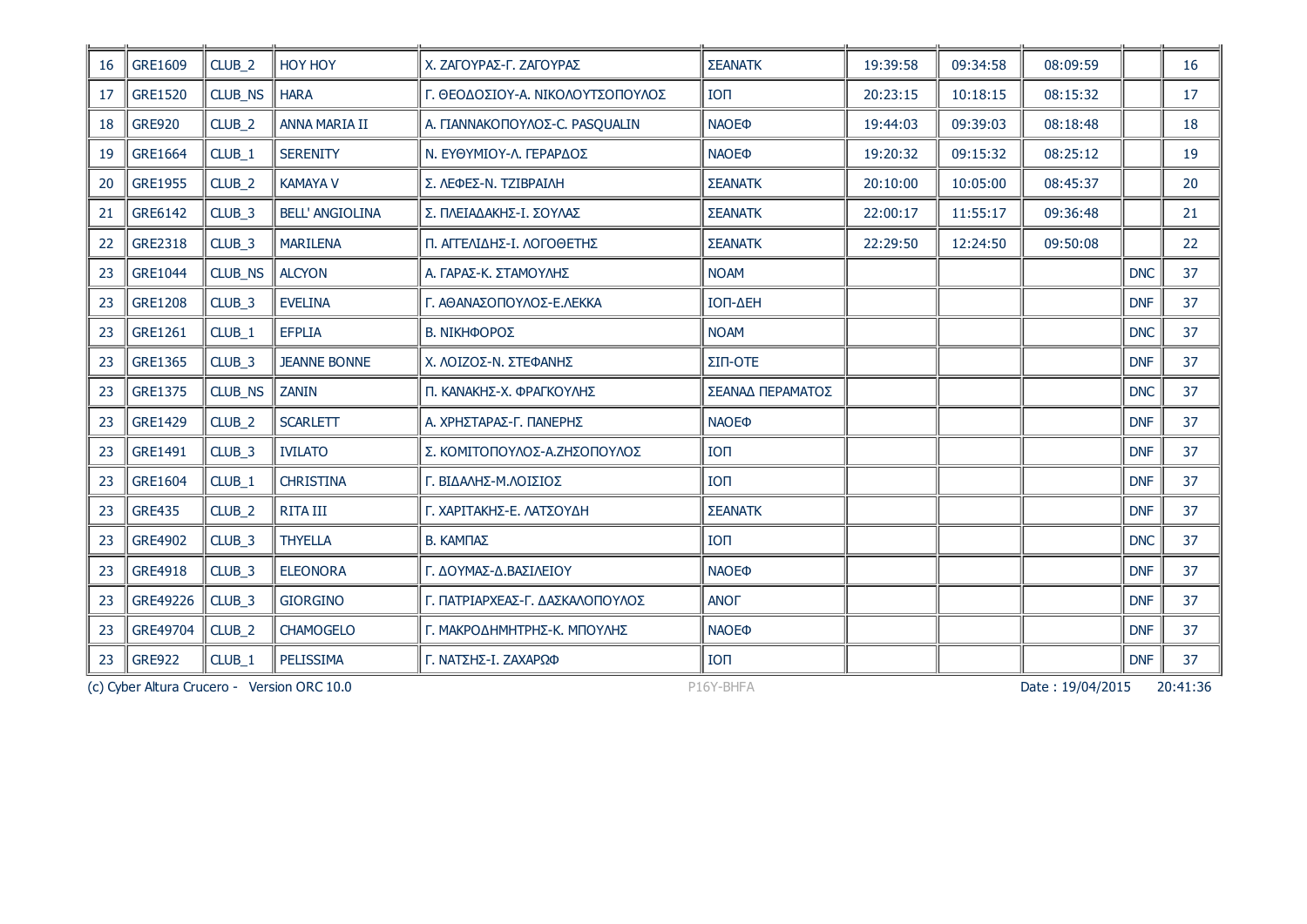

# Α. ΖΙΡΩ 2015 ΙΣΤΙΟΠΛΟΙΚΟΣ ΟΜΙΛΟΣ ΠΕΙΡΑΙΩΣ

### 18/04/2015 19/04/2015

| <b>RACE RESULTS: 02</b> | From Class: CLUB_1 To Class: CLUB_NS |
|-------------------------|--------------------------------------|
|                         |                                      |

| Class: CLUB 1         | Date: 19/04/2015 | <b>Start Time: 11:05:00</b> | Distance: 26 | <b>Coefficient: 1</b> | <b>Offshore TMF</b> |
|-----------------------|------------------|-----------------------------|--------------|-----------------------|---------------------|
| <b>Class: CLUB 2</b>  | Date: 19/04/2015 | <b>Start Time: 11:05:00</b> | Distance: 26 | <b>Coefficient: 1</b> | <b>Offshore TMF</b> |
| Class: CLUB 3         | Date: 19/04/2015 | <b>Start Time: 11:05:00</b> | Distance: 26 | Coefficient: 1        | <b>Offshore TMF</b> |
| <b>Class: CLUB_NS</b> | Date: 19/04/2015 | <b>Start Time: 11:05:00</b> | Distance: 26 | <b>Coefficient: 1</b> | <b>Offshore TMF</b> |

| Pos | Sail nr.       | <b>Class</b>      | Yacht                | <b>Skipper</b>                      | <b>Club</b>             | <b>Finish Time</b> | Elapsed T. | Corrected T. | Obs | <b>Points</b>  |
|-----|----------------|-------------------|----------------------|-------------------------------------|-------------------------|--------------------|------------|--------------|-----|----------------|
| 1   | <b>GRE1000</b> | CLUB_1            | <b>EX ANIMO</b>      | Σ.ΤΣΑΜΗΣ-Γ. ΓΚΑΡΗ                   | ΠΟΙΑΘ                   | 17:14:35           | 06:09:35   | 05:34:22     |     | 1              |
| 2   | <b>GRE800</b>  | CLUB_1            | <b>ARGONAFTIS V</b>  | Ι. ΑΝΤΩΝΑΚΟΠΟΥΛΟΣ-Ν. ΑΝΤΩΝΟΠΟΥΛΟΥ   | <b>ΣΕΑΝΑΤΚ</b>          | 17:18:21           | 06:13:21   | 05:39:58     |     | 2              |
| 3   | <b>GRE920</b>  | CLUB_2            | <b>ANNA MARIA II</b> | Α. ΓΙΑΝΝΑΚΟΠΟΥΛΟΣ-C. PASQUALIN      | <b>NAOE</b> <sup></sup> | 17:42:57           | 06:37:57   | 05:42:48     |     | 3              |
| 4   | GRE49704       | CLUB <sub>2</sub> | <b>CHAMOGELO</b>     | Γ. ΜΑΚΡΟΔΗΜΗΤΡΗΣ-Κ. ΜΠΟΥΛΗΣ         | <b>NAOE</b> <sup></sup> | 17:40:19           | 06:35:19   | 05:44:07     |     | 4              |
| 5   | <b>GRE741</b>  | CLUB_2            | <b>ALMYRA</b>        | Ε. ΜΑΥΡΑΚΗ-Ε. ΣΥΛΛΙΓΙΑΡΔΑΚΗΣ        | <b>NOE</b> <sup></sup>  | 17:36:45           | 06:31:45   | 05:44:09     |     | 5              |
| 6   | <b>GRE1221</b> | CLUB_1            | <b>ADRA</b>          | Ζ. ΓΡΗΓΟΡΙΑΔΗΣ-Β. ΚΟΝΤΑΝΑΣ          | <b>NAOB</b>             | 17:32:15           | 06:27:15   | 05:49:34     |     | 6              |
| 7   | GRE1604        | CLUB_1            | <b>CHRISTINA</b>     | Γ. ΒΙΔΑΛΗΣ-Μ.ΛΟΙΣΙΟΣ                | ION                     | 17:41:41           | 06:36:41   | 05:57:39     |     | $\overline{7}$ |
| 8   | <b>GRE1520</b> | CLUB_NS           | <b>HARA</b>          | Γ. ΘΕΟΔΟΣΙΟΥ-Α. ΝΙΚΟΛΟΥΤΣΟΠΟΥΛΟΣ    | <b>ION</b>              | 18:32:07           | 07:27:07   | 05:58:22     |     | 8              |
| 9   | GRE1701        | CLUB_1            | <b>MELTEMI</b>       | Α. ΚΑΡΑΜΑΡΟΥΔΗΣ-Χ. ΒΟΥΤΣΑΣ          | ΙΟ ΧΑΛΚΙΔΑΣ             | 16:54:10           | 05:49:10   | 06:01:25     |     | 9              |
| 10  | <b>GRE1664</b> | CLUB_1            | <b>SERENITY</b>      | Ν. ΕΥΘΥΜΙΟΥ-Λ. ΓΕΡΑΡΔΟΣ             | <b>NAOE</b> <sup></sup> | 17:42:43           | 06:37:43   | 06:01:41     |     | 10             |
| 11  | <b>GRE1224</b> | CLUB_2            | <b>LYGEIA</b>        | Ι. ΘΕΟΔΩΡΟΥ-Κ. ΧΑΙΔΑΣ               | ΣΕΑΝΑΤΚ                 | 18:13:18           | 07:08:18   | 06:10:47     |     | 11             |
| 12  | FRA43518       | CLUB_1            | <b>GALAHAD</b>       | P. CAUSSIL-M. AYTIAZ                | <b>YC HYERES</b>        | 16:53:59           | 05:48:59   | 06:11:30     |     | 12             |
| 13  | <b>GRE1609</b> | CLUB_2            | <b>HOY HOY</b>       | Χ. ΖΑΓΟΥΡΑΣ-Γ. ΖΑΓΟΥΡΑΣ             | <b>ΣΕΑΝΑΤΚ</b>          | 18:21:28           | 07:16:28   | 06:11:57     |     | 13             |
| 14  | <b>GRE1191</b> | CLUB_NS           | <b>PERAN</b>         | Σ. ΚΑΒΑΛΛΙΕΡΑΤΟΣ-Κ. ΔΗΜΗΤΡΑΚΟΠΟΥΛΟΣ | ΣΕΑΝΑΤΚ                 | 18:44:03           | 07:39:03   | 06:12:20     |     | 14             |
| 15  | GRE49176       | $\ $ CLUB_3       | <b>FILIRA</b>        | Σ. ΠΟΥΛΟΣ-Ε.ΦΩΣΤΙΕΡΗΣ               | ΣΕΑΝΑΤΚ                 | 18:57:37           | 07:52:37   | 06:14:07     |     | 15             |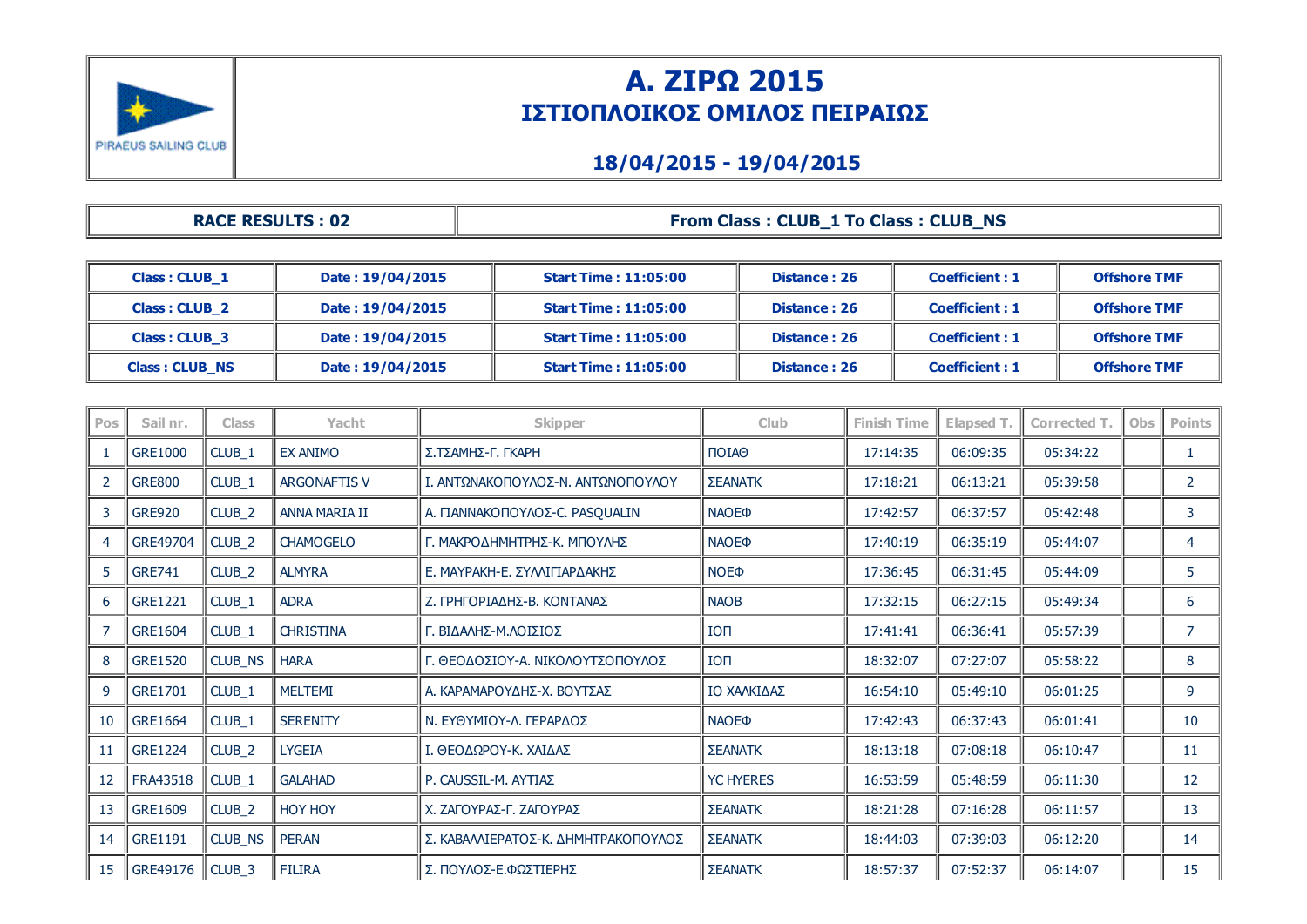| 16  | <b>GRE1955</b> | CLUB_2            | <b>KAMAYA V</b>                             | Σ. ΛΕΦΕΣ-Ν. ΤΖΙΒΡΑΙΛΗ            | <b>ΣΕΑΝΑΤΚ</b>   | 18:16:24 | 07:11:24 | 06:14:48         |            | 16       |
|-----|----------------|-------------------|---------------------------------------------|----------------------------------|------------------|----------|----------|------------------|------------|----------|
| 17  | GRE6142        | CLUB <sub>3</sub> | <b>BELL' ANGIOLINA</b>                      | Σ. ΠΛΕΙΑΔΑΚΗΣ-Ι. ΣΟΥΛΑΣ          | <b>ΣΕΑΝΑΤΚ</b>   | 18:55:06 | 07:50:06 | 06:19:05         |            | 17       |
| 18  | <b>GRE1529</b> | CLUB <sub>2</sub> | <b>THALASSINOS AETOS</b>                    | Α. ΤΟΥΛΑΣ-Ε. ΛΑΚΕΡΔΑ             | <b>NAOE®</b>     | 18:36:07 | 07:31:07 | 06:20:07         |            | 18       |
| 19  | GRE49421       | CLUB_2            | <b>AETHRA</b>                               | Ι. ΧΑΤΖΗΑΓΑΠΟΓΛΟΥ-Π.ΑΝΑΣΤΑΣΙΑΔΗΣ | <b>TON</b>       | 18:25:26 | 07:20:26 | 06:20:35         |            | 19       |
| -20 | <b>GRE860</b>  | CLUB <sub>3</sub> | NIKI                                        | Ν. ΛΕΒΕΝΤΗΣ-Β. ΛΙΩΡΗΣ            | <b>NOAM</b>      | 18:57:57 | 07:52:57 | 06:27:46         |            | 20       |
| 21  | <b>GRE1491</b> | CLUB <sub>3</sub> | <b>IVILATO</b>                              | Σ. ΚΟΜΙΤΟΠΟΥΛΟΣ-Α.ΖΗΣΟΠΟΥΛΟΣ     | <b>ION</b>       | 19:44:25 | 08:39:25 | 06:29:03         |            | 21       |
| 22  | <b>GRE1956</b> | CLUB <sub>1</sub> | <b>AERIKO</b>                               | Ε. ΣΚΟΡΔΙΛΗΣ-Χ. ΔΟΥΖΕΝΗ          | <b>ION</b>       | 17:49:09 | 06:44:09 | 06:29:21         |            | 22       |
| -23 | <b>GRE1208</b> | CLUB <sub>3</sub> | <b>EVELINA</b>                              | Γ. ΑΘΑΝΑΣΟΠΟΥΛΟΣ-Ε.ΛΕΚΚΑ         | ΙΟΠ-ΔΕΗ          | 19:45:57 | 08:40:57 | 06:30:18         |            | 23       |
| 24  | <b>GRE2318</b> | CLUB <sub>3</sub> | <b>MARILENA</b>                             | Π. ΑΓΓΕΛΙΔΗΣ-Ι. ΛΟΓΟΘΕΤΗΣ        | <b>ΣΕΑΝΑΤΚ</b>   | 19:22:57 | 08:17:57 | 06:34:32         |            | 24       |
| 25  | GRE3033        | CLUB <sub>2</sub> | <b>NEPHELE</b>                              | Ι. ΣΚΛΑΒΟΣ-Ο. ΚΑΝΤΑΣ             | <b>ION</b>       | 19:01:47 | 07:56:47 | 06:42:36         |            | 25       |
| 26  | <b>GRE280</b>  | CLUB <sub>1</sub> | <b>ALTER EGO</b>                            | Σ. ΜΠΟΝΑΣ-Σ. ΖΟΜΠΑΝΑΚΗΣ          | <b>NOE</b>       | 17:35:26 | 06:30:26 | 06:42:51         |            | 26       |
| 27  | <b>GRE1429</b> | CLUB <sub>2</sub> | <b>SCARLETT</b>                             | Α. ΧΡΗΣΤΑΡΑΣ-Γ. ΠΑΝΕΡΗΣ          | <b>NAOE®</b>     | 19:44:00 | 08:39:00 | 06:51:56         |            | 27       |
| -28 | <b>GRE1365</b> | CLUB_3            | <b>JEANNE BONNE</b>                         | Χ. ΛΟΙΖΟΣ-Ν. ΣΤΕΦΑΝΗΣ            | ΣΙΠ-ΟΤΕ          | 20:05:12 | 09:00:12 | 06:57:15         |            | 28       |
| 29  | <b>GRE435</b>  | $CLUB_2$          | <b>RITA III</b>                             | Γ. ΧΑΡΙΤΑΚΗΣ-Ε. ΛΑΤΣΟΥΔΗ         | <b>ΣΕΑΝΑΤΚ</b>   | 19:12:05 | 08:07:05 | 07:00:01         |            | 29       |
| 30  | <b>GRE4918</b> | CLUB <sub>3</sub> | <b>ELEONORA</b>                             | Γ. ΔΟΥΜΑΣ-Δ.ΒΑΣΙΛΕΙΟΥ            | <b>NAOEO</b>     | 19:53:21 | 08:48:21 | 07:05:13         |            | 30       |
| 31  | <b>GRE922</b>  | CLUB_1            | PELISSIMA                                   | Γ. ΝΑΤΣΗΣ-Ι. ΖΑΧΑΡΩΦ             | <b>ION</b>       | 19:04:09 | 07:59:09 | 07:05:23         |            | 31       |
| 32  | <b>GRE1044</b> | CLUB_NS           | <b>ALCYON</b>                               | Α. ΓΑΡΑΣ-Κ. ΣΤΑΜΟΥΛΗΣ            | <b>NOAM</b>      |          |          |                  | <b>DNC</b> | 37       |
| 32  | <b>GRE1261</b> | CLUB_1            | <b>EFPLIA</b>                               | Β. ΝΙΚΗΦΟΡΟΣ                     | <b>NOAM</b>      |          |          |                  | <b>DNC</b> | 37       |
| 32  | <b>GRE1375</b> | CLUB_NS           | <b>ZANIN</b>                                | Π. ΚΑΝΑΚΗΣ-Χ. ΦΡΑΓΚΟΥΛΗΣ         | ΣΕΑΝΑΔ ΠΕΡΑΜΑΤΟΣ |          |          |                  | <b>DNC</b> | 37       |
| 32  | <b>GRE4902</b> | CLUB <sub>3</sub> | <b>THYELLA</b>                              | В. КАМПАΣ                        | <b>ION</b>       |          |          |                  | <b>DNC</b> | 37       |
| 32  | GRE49226       | CLUB_3            | <b>GIORGINO</b>                             | Γ. ΠΑΤΡΙΑΡΧΕΑΣ-Γ. ΔΑΣΚΑΛΟΠΟΥΛΟΣ  | <b>ANOF</b>      |          |          |                  | <b>DNF</b> | 37       |
|     |                |                   | (c) Cyber Altura Crucero - Version ORC 10.0 |                                  | P16Y-BHFA        |          |          | Date: 19/04/2015 |            | 20:39:59 |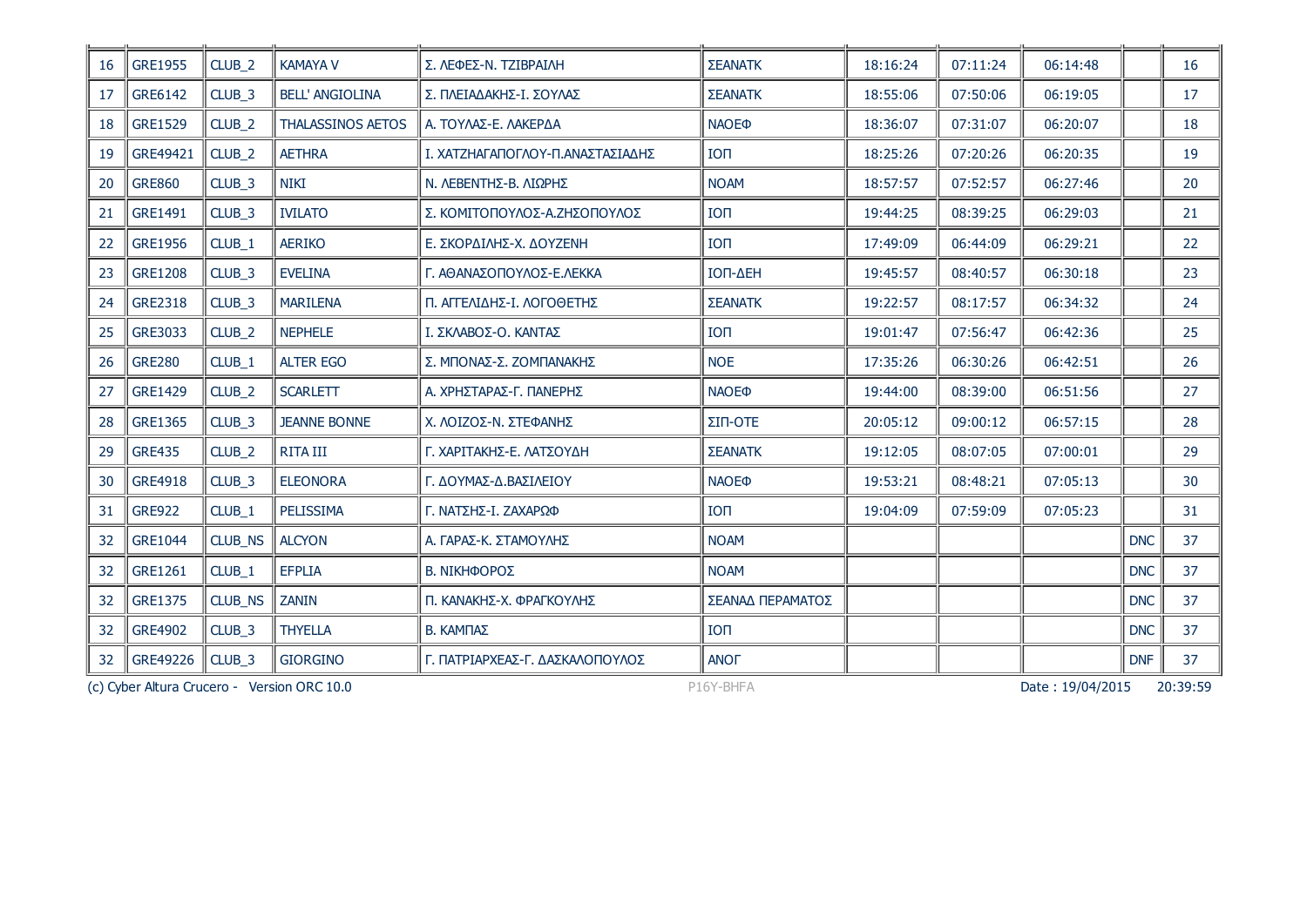

# Α. ΖΙΡΩ 2015 ΙΣΤΙΟΠΛΟΙΚΟΣ ΟΜΙΛΟΣ ΠΕΙΡΑΙΩΣ

### 18/04/2015 19/04/2015

| <b>GENERAL RESULTS</b> |  |
|------------------------|--|
|------------------------|--|

#### GENERAL RESULTS From Class : CLUB\_1 To Class : CLUB\_NS

| <b>Pos</b>     | Sail nr.       | <b>Class</b>      | Yacht                    | <b>Skipper</b>                      | Club                    | 1.             | $\overline{2}$ | <b>Points</b>  |
|----------------|----------------|-------------------|--------------------------|-------------------------------------|-------------------------|----------------|----------------|----------------|
|                | <b>GRE1000</b> | CLUB_1            | <b>EX ANIMO</b>          | Σ.ΤΣΑΜΗΣ-Γ. ΓΚΑΡΗ                   | ΠΟΙΑΘ                   | $\overline{2}$ | $\mathbf{1}$   | $\mathbf{3}$   |
| $\overline{2}$ | <b>GRE800</b>  | CLUB_1            | <b>ARGONAFTIS V</b>      | Ι. ΑΝΤΩΝΑΚΟΠΟΥΛΟΣ-Ν. ΑΝΤΩΝΟΠΟΥΛΟΥ   | ΣΕΑΝΑΤΚ                 | 4              | $\overline{2}$ | 6              |
| 3              | GRE1221        | CLUB_1            | <b>ADRA</b>              | Ζ. ΓΡΗΓΟΡΙΑΔΗΣ-Β. ΚΟΝΤΑΝΑΣ          | <b>NAOB</b>             | 1              | 6              | $\overline{7}$ |
| 4              | GRE1701        | CLUB_1            | <b>MELTEMI</b>           | Α. ΚΑΡΑΜΑΡΟΥΔΗΣ-Χ. ΒΟΥΤΣΑΣ          | ΙΟ ΧΑΛΚΙΔΑΣ             | $\overline{7}$ | 9              | 16             |
| 5              | <b>GRE741</b>  | CLUB <sub>2</sub> | <b>ALMYRA</b>            | Ε. ΜΑΥΡΑΚΗ-Ε. ΣΥΛΛΙΓΙΑΡΔΑΚΗΣ        | <b>NOE</b> <sup></sup>  | 15             | 5              | 20             |
| 6              | <b>GRE1224</b> | CLUB_2            | <b>LYGEIA</b>            | Ι. ΘΕΟΔΩΡΟΥ-Κ. ΧΑΙΔΑΣ               | ΣΕΑΝΑΤΚ                 | 9              | 11             | 20             |
| 7              | <b>GRE920</b>  | CLUB_2            | <b>ANNA MARIA II</b>     | Α. ΓΙΑΝΝΑΚΟΠΟΥΛΟΣ-C. PASQUALIN      | <b>NAOE</b> <sup></sup> | 18             | 3              | 21             |
| 8              | <b>GRE1956</b> | CLUB_1            | <b>AERIKO</b>            | Ε. ΣΚΟΡΔΙΛΗΣ-Χ. ΔΟΥΖΕΝΗ             | <b>ION</b>              | 3              | 22             | 25             |
| 9              | <b>GRE860</b>  | CLUB_3            | <b>NIKI</b>              | Ν. ΛΕΒΕΝΤΗΣ-Β. ΛΙΩΡΗΣ               | <b>NOAM</b>             | 5              | 20             | 25             |
| 10             | <b>GRE1520</b> | CLUB_NS           | <b>HARA</b>              | Γ. ΘΕΟΔΟΣΙΟΥ-Α. ΝΙΚΟΛΟΥΤΣΟΠΟΥΛΟΣ    | <b>ION</b>              | 17             | 8              | 25             |
| 11             | GRE49176       | CLUB <sub>3</sub> | <b>FILIRA</b>            | Σ. ΠΟΥΛΟΣ-Ε.ΦΩΣΤΙΕΡΗΣ               | ΣΕΑΝΑΤΚ                 | 10             | 15             | 25             |
| 12             | FRA43518       | CLUB_1            | <b>GALAHAD</b>           | P. CAUSSIL-M. AYTIAZ                | <b>YC HYERES</b>        | 14             | 12             | 26             |
| 13             | GRE1191        | CLUB NS           | <b>PERAN</b>             | Σ. ΚΑΒΑΛΛΙΕΡΑΤΟΣ-Κ. ΔΗΜΗΤΡΑΚΟΠΟΥΛΟΣ | ΣΕΑΝΑΤΚ                 | 12             | 14             | 26             |
| 14             | GRE49421       | CLUB <sub>2</sub> | <b>AETHRA</b>            | Ι. ΧΑΤΖΗΑΓΑΠΟΓΛΟΥ-Π.ΑΝΑΣΤΑΣΙΑΔΗΣ    | <b>ION</b>              | 8              | 19             | 27             |
| 15             | <b>GRE1664</b> | CLUB_1            | <b>SERENITY</b>          | Ν. ΕΥΘΥΜΙΟΥ-Λ. ΓΕΡΑΡΔΟΣ             | <b>NAOE</b> <sup></sup> | 19             | 10             | 29             |
| 16             | GRE1609        | CLUB_2            | <b>HOY HOY</b>           | Χ. ΖΑΓΟΥΡΑΣ-Γ. ΖΑΓΟΥΡΑΣ             | ΣΕΑΝΑΤΚ                 | 16             | 13             | 29             |
| 17             | <b>GRE1529</b> | CLUB_2            | <b>THALASSINOS AETOS</b> | Α. ΤΟΥΛΑΣ-Ε. ΛΑΚΕΡΔΑ                | <b>NAOE</b> <sup></sup> | 13             | 18             | 31             |
| 18             | <b>GRE280</b>  | CLUB <sub>1</sub> | <b>ALTER EGO</b>         | Σ. ΜΠΟΝΑΣ-Σ. ΖΟΜΠΑΝΑΚΗΣ             | <b>NOE</b>              | 6              | 26             | 32             |
| 19             | GRE3033        | CLUB <sub>2</sub> | <b>NEPHELE</b>           | Ι. ΣΚΛΑΒΟΣ-Ο. ΚΑΝΤΑΣ                | <b>ION</b>              | 11             | 25             | 36             |
|                |                |                   |                          |                                     |                         |                |                |                |